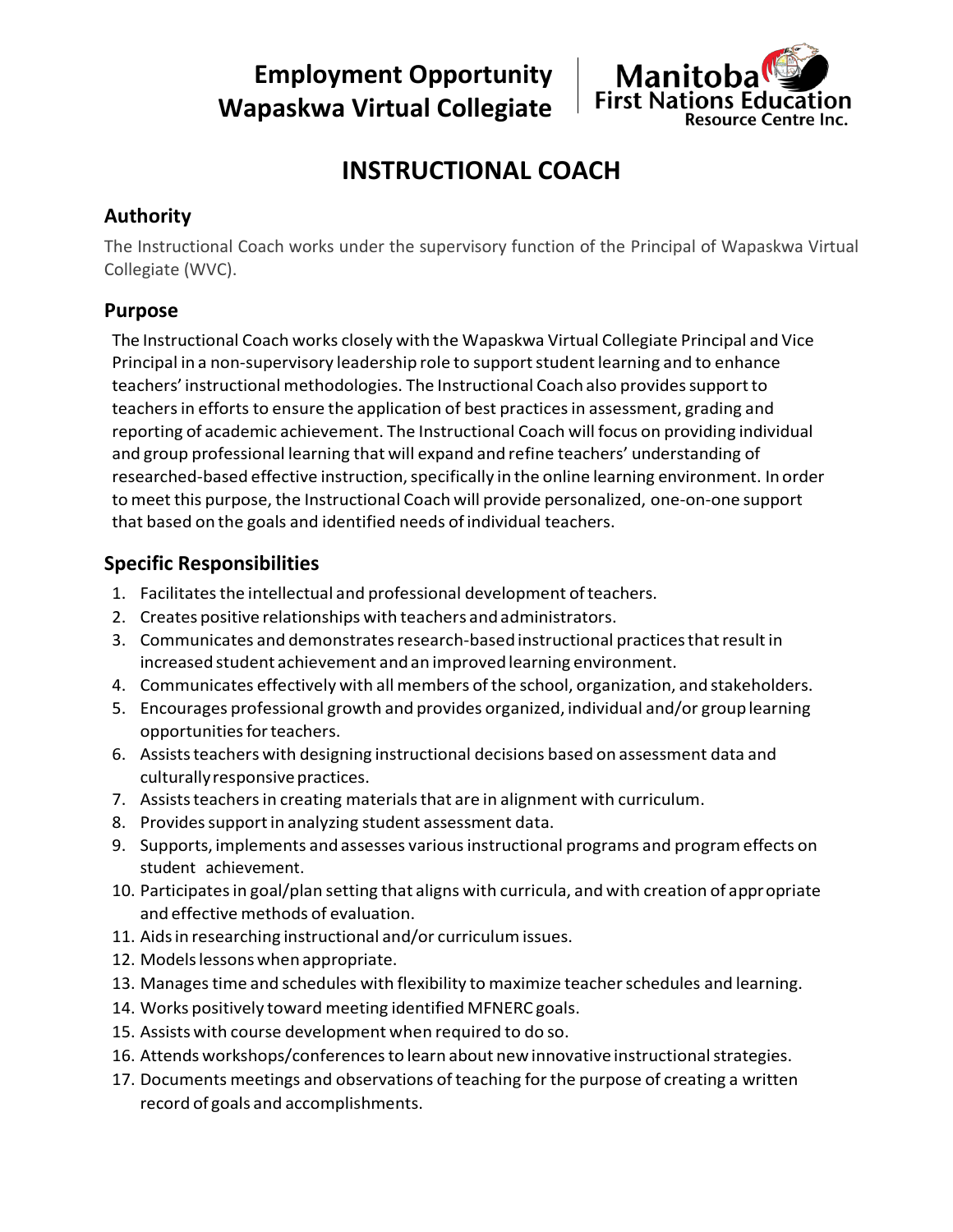**Employment Opportunity Wapaskwa Virtual Collegiate**



# **Qualifications**

### **Education & Experience**

- Minimum of Bachelor of Education with Manitoba teaching credentials. Master's degree in Education is preferred;
- Minimum of five years of classroom teaching experience;
- Experience as a school administrator is considered an asset;
- Experience with instructional coaching is considered an asset;
- Wide range of subject matter competencies;
- Knowledge and expertise in best practices for classroom teaching methodology, assessment, grading, and reporting.
- Knowledge and experience in an online learning environment, knowledge of Dreamweaver and Brightspace platforms, and distance learning is considered an asset.
- Experience with using Microsoft 365 suite is a requirement, with ability to acquire new skills and knowledge quickly and easily, proficient using various software and systems;
- An ability to relate to and communicate with others;
- An ability to deal with highly confidential and sensitive matters;
- An appreciation and respect for First Nations education reform strategies;
- Respect for the philosophy that the answers are within First Nations, that each First Nation is distinct, and a recognition of the importance of First Nation languages and cultures;
- A commitment to high quality work with continuous improvement;
- Well-developed organization and management skills with attention to detail and followthrough;
- Excellent oral and written communication skills in technical and plain language writing;
- Strong time management and organizational skills and the ability to work under pressure;
- Ability to manage and prioritize multiple tasks and meet all deadlines;
- Professional behaviours that personify a strong work ethic;
- Ability to work independently and cooperatively in an interdisciplinary team of professionals;
- Ability to speak a First Nations Languages would be considered an asset;
- Excellent interpersonal and cross-cultural skills to work in a First Nations environment;
- Valid Class 5 Driver's License;
- Flexibility for occasional travel to MFNERC member schools throughout Manitoba;
- Satisfactory Criminal Record/Vulnerable Sector and Child Abuse Registry checks.

Interested applicants are invited to submit their resume and cover letter (please state position title applying for), along with (3) professional reference listings by **Tuesday, June 8, 2022** at 4:00 pm to:

### **Human Resources**

**Manitoba First Nations Education Resource Centre Inc. 2-1100 Waverley Street, Winnipeg, Manitoba R3T 3X9**